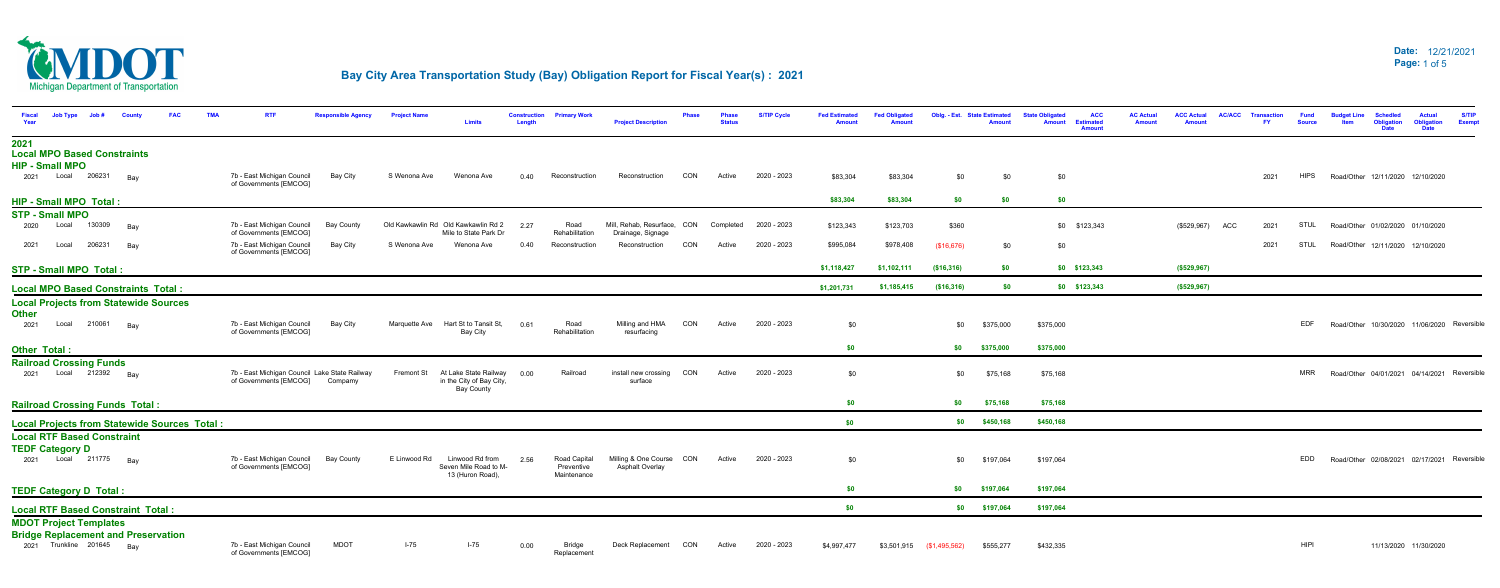

| Year         | <b>Job Type</b>             |                         |                                                        | <b>TM</b> | <b>RTF</b>                                           | <b>Responsible Agency</b> | <b>Project Name</b> | <b>Limits</b>                                                                  | <b>Construction</b><br>Length | <b>Primary Worl</b>          | <b>Project Description</b>                                                     | Phase      | Phase<br><b>Status</b> | <b>S/TIP Cycle</b> | <b>Fed Estimated</b><br><b>Amount</b> | <b>Fed Obligated</b> |                                           | Oblg. - Est. State Estimated<br><b>Amount</b> | <b>ACC</b><br><b>State Obligated</b><br>Amount<br><b>Estimated</b><br><b>Amount</b> | <b>AC Actual</b><br><b>Amount</b> | <b>ACC Actual</b><br><b>Amount</b> | <b>AC/ACC</b> | <b>Transaction</b><br>FY. | <b>Fund</b><br><b>Source</b> | <b>Obligation</b><br><b>Date</b> | <b>S/TIP</b><br><b>Actual</b><br><b>Obligation</b><br>Exemp<br><b>Date</b> |
|--------------|-----------------------------|-------------------------|--------------------------------------------------------|-----------|------------------------------------------------------|---------------------------|---------------------|--------------------------------------------------------------------------------|-------------------------------|------------------------------|--------------------------------------------------------------------------------|------------|------------------------|--------------------|---------------------------------------|----------------------|-------------------------------------------|-----------------------------------------------|-------------------------------------------------------------------------------------|-----------------------------------|------------------------------------|---------------|---------------------------|------------------------------|----------------------------------|----------------------------------------------------------------------------|
|              |                             | 2021 Trunkline 204969   | Bay                                                    |           | 7b - East Michigan Council<br>of Governments [EMCOG] | <b>MDOT</b>               | $I - 75$            | over Beaver Road                                                               | 0.00                          | <b>Bridge</b><br>Replacement | Deck Replacement                                                               | CON        | Active                 | 2020 - 2023        | \$1,810,803                           | \$1,546,242          | (S264.561)                                | \$201,201                                     | \$190,894                                                                           |                                   |                                    |               |                           | IM                           |                                  | 11/13/2020 11/30/2020                                                      |
|              |                             | 2021 Trunkline 204971   | Bay                                                    |           | 7b - East Michigan Council<br>of Governments [EMCOG] | <b>MDOT</b>               | $I - 75$            | over Hembling Drain                                                            | 0.00                          | <b>Bridge CSM</b>            | Joint Repair, Scour<br>Protection                                              | CON        | Active                 | 2020 - 2023        | \$141,402                             | \$165,571            | \$24,169                                  | \$15.711                                      | \$20,441                                                                            |                                   |                                    |               |                           | IM                           |                                  | 11/13/2020 12/01/2020                                                      |
|              |                             |                         | <b>Bridge Replacement and Preservation Total:</b>      |           |                                                      |                           |                     |                                                                                |                               |                              |                                                                                |            |                        |                    | \$6,949,682                           | \$5,213,728          | (\$1,735,954)                             | \$772,189                                     | \$643,670                                                                           |                                   |                                    |               |                           |                              |                                  |                                                                            |
| <b>Other</b> |                             |                         |                                                        |           |                                                      |                           |                     |                                                                                |                               |                              |                                                                                |            |                        |                    |                                       |                      |                                           |                                               |                                                                                     |                                   |                                    |               |                           |                              |                                  |                                                                            |
| 2021         |                             | Trunkline 203156        | Bav                                                    |           | 7b - East Michigan Council<br>of Governments [EMCOG] | <b>MDOT</b>               | $M-13$              | M-13 & M-84 over<br><b>West Channel</b><br>Saginaw River                       | 0.00                          | <b>Bridge CPM</b>            | Scour Protection                                                               | <b>CON</b> | Active                 | 2020 - 2023        | \$294,556                             | \$326.496            | \$31.940                                  | \$65,316                                      | \$88,454                                                                            |                                   |                                    |               |                           | <b>NH</b>                    |                                  | 05/14/2021 06/07/2021                                                      |
|              |                             | 2021 Trunkline 205423*  | Saginaw                                                |           | 7b - East Michigan Council<br>of Governments [EMCOG] | <b>MDOT</b>               | M-13                | M-13 @ Lake State<br>Railway and M-247 @<br>Huron and Eastern<br>Crossing      | 0.00                          | Railroad                     | Roadway approach and CON<br>maintenance of traffic<br>during construction      |            | Active                 | 2020 - 2023        | \$0                                   | \$0                  | \$0                                       | \$154,000                                     | \$140,664                                                                           |                                   |                                    |               |                           | <b>MRR</b>                   |                                  | 12/11/2020 12/29/2020 Reversible                                           |
|              |                             | 2021 Trunkline 209738   | Bay                                                    |           | 7b - East Michigan Council<br>of Governments [EMCOG] | <b>MDOT</b>               | M-247               | @ Huron and Eastern<br>crossing in Bay City                                    | 0.00                          | Railroad                     | Railroad crossing surface CON<br>reconstruction                                |            | Active                 | 2020 - 2023        | \$111,956                             | \$41,925             | (S70, 031)                                | \$12,439                                      | \$5,176                                                                             |                                   |                                    |               |                           | <b>STRH</b>                  |                                  | 01/08/2021 07/14/2021                                                      |
|              |                             |                         | 2021 Trunkline 210132 <sup>*</sup> Isabella            |           | 7c - East Michigan Council<br>of Governments [EMCOG] | <b>MDOT</b>               | Areawide            | 11 Bridges in Bay,<br>Clare, Genesee.<br>Gratiot, Isabella, and<br>Midland Co. | 0.00                          | <b>Bridge CPM</b>            | Miscellaneous repairs to ROW<br>address RFAs                                   |            | Active                 | 2020 - 2023        | \$0                                   | ፍበ                   |                                           | \$0                                           | \$0                                                                                 |                                   |                                    |               |                           | M                            |                                  | 09/08/2021 09/10/2021 Reversible                                           |
| Other Total: |                             |                         |                                                        |           |                                                      |                           |                     |                                                                                |                               |                              |                                                                                |            |                        |                    | \$406,512                             | \$368,421            | (\$38,091)                                | \$231,755                                     | \$234,293                                                                           |                                   |                                    |               |                           |                              |                                  |                                                                            |
|              |                             |                         | <b>Road - Rehabilitation and Reconstruction</b>        |           |                                                      |                           |                     |                                                                                |                               |                              |                                                                                |            |                        |                    |                                       |                      |                                           |                                               |                                                                                     |                                   |                                    |               |                           |                              |                                  |                                                                            |
|              |                             | 2021 Trunkline 128585   | Bay                                                    |           | 7b - East Michigan Council<br>of Governments [EMCOG] | <b>MDOT</b>               | $I-75$              | Beaver Road to<br>Cottage Grove                                                | 4.55                          | Road<br>Rehabilitation       | Concrete Overlay or<br>Rubblize / Hot Mix<br><b>Asphalt Overlay</b>            | CON        | Active                 | 2020 - 2023        | \$25,287,422                          | \$21,118,552         | (S4, 168, 870)                            | \$2,809,714                                   | \$2,607,229                                                                         |                                   |                                    |               |                           | IM                           |                                  | 11/13/2020 11/30/2020                                                      |
|              |                             | 2021 Trunkline 201403   | Bay                                                    |           | 7b - East Michigan Council<br>of Governments [EMCOG] | <b>MDOT</b>               | <b>US-10 W</b>      | 7 Mile Road to Bay<br>City                                                     | 5.49                          | Reconstruction               | <b>HMA Reconstruct</b>                                                         | <b>ROW</b> | Active                 | 2020 - 2023        | \$245,550                             | \$200,983            | (S44.567)                                 | \$54,450                                      | \$54,450                                                                            |                                   |                                    |               |                           | <b>NH</b>                    |                                  | 06/21/2021 07/29/2021                                                      |
|              |                             | 2021 Trunkline 208823   | Bay                                                    |           | 7b - East Michigan Council<br>of Governments [EMCOG] | <b>MDOT</b>               | M-25 W              | M-25 Freeway Ends<br>east to Walnut Street                                     | 1.26                          | Reconstruction               | Complete Roadway<br>Reconstruct.                                               | <b>PE</b>  | Active                 | 2020 - 2023        | \$852,325                             | \$697,628            | (S154.697)                                | \$172,463                                     | \$189,001                                                                           |                                   |                                    |               |                           | <b>NH</b>                    |                                  | 12/23/2020 06/04/2021                                                      |
|              |                             | 2021 Trunkline 208827   | Bay                                                    |           | 7b - East Michigan Council<br>of Governments [EMCOG] | <b>MDOT</b>               | M-25 E              | M-25 Freeway end to<br><b>Walnut Street</b>                                    | 1.21                          | Reconstruction               | Complete roadway<br>reconstruction.                                            | PE         | Active                 | 2020 - 2023        | \$805,596                             | \$659,380            | (\$146, 216)                              | \$163,008                                     | \$178,639                                                                           |                                   |                                    |               |                           | <b>NH</b>                    |                                  | 12/23/2020 06/04/2021                                                      |
|              |                             |                         | <b>Road - Rehabilitation and Reconstruction Total:</b> |           |                                                      |                           |                     |                                                                                |                               |                              |                                                                                |            |                        |                    | \$27,190,893                          |                      | $$22,676,543$ $($4,514,350)$ $$3,199,635$ |                                               | \$3,029,318                                                                         |                                   |                                    |               |                           |                              |                                  |                                                                            |
|              | <b>Traffic &amp; Safety</b> |                         |                                                        |           |                                                      |                           |                     |                                                                                |                               |                              |                                                                                |            |                        |                    |                                       |                      |                                           |                                               |                                                                                     |                                   |                                    |               |                           |                              |                                  |                                                                            |
|              |                             | 2021 Trunkline 129229   | Bay                                                    |           | 7b - East Michigan Council<br>of Governments [EMCOG] | <b>MDOT</b>               | M-13                | Beaver Road                                                                    | 0.09                          | <b>Traffic Safety</b>        | Signal Modernization & CON<br>Geometric Improvements                           |            | Active                 | 2020 - 2023        | \$380,988                             | \$259,253            | (\$121,735)                               | \$42,332                                      | \$32,007                                                                            |                                   |                                    |               |                           | <b>HSIP</b>                  |                                  | 01/08/2021 01/26/2021                                                      |
|              |                             | 2021 Trunkline 202649 * | Bay                                                    |           | 7b - East Michigan Council<br>of Governments [EMCOG] | <b>MDOT</b>               | M-84 N              | M-84 in Bay Co, M-47<br>& M-81 in Saginaw Co                                   | 29.05                         | <b>Traffic Safety</b>        | Non-freeway Signing                                                            | PE         | Active                 | 2020 - 2023        | \$19,500                              | \$19,500             | \$0                                       | \$0                                           | \$0                                                                                 |                                   |                                    |               |                           | STG                          |                                  | 04/30/2021 09/02/2021                                                      |
|              |                             |                         | 2021 Trunkline 207279 * Saginaw                        |           | 7b - East Michigan Council<br>of Governments [EMCOG] | <b>MDOT</b>               |                     | Regionwide All trunkline routes in 2.57<br><b>Bay Region</b>                   |                               | <b>Traffic Safety</b>        | Longitudinal pavement CON<br>marking application on<br>trunklnes in Bay Region |            | Active                 | 2020 - 2023        | \$254,232                             | \$234,193            | \$20.039                                  | \$28,248                                      | \$28,913                                                                            |                                   |                                    |               |                           | <b>HSIP</b>                  |                                  | 02/05/2021 02/01/2021                                                      |
|              |                             |                         | 2021 Trunkline 207281 * Saginaw                        |           | 7b - East Michigan Council<br>of Governments [EMCOG] | <b>MDOT</b>               |                     | Regionwide All trunkline routes in<br>the Bay Region                           | 2.02                          | <b>Traffic Safety</b>        | Special pavement CON<br>marking application on<br>trunklines in Bay Region     |            | Active                 | 2020 - 2023        | \$45,936                              | \$43,174             | (\$2,762)                                 | \$5,104                                       | \$5,330                                                                             |                                   |                                    |               |                           | <b>HSIP</b>                  |                                  | 03/05/2021 02/25/2021                                                      |
|              |                             | 2021 Trunkline 207305*  | Saginaw                                                |           | 7b - East Michigan Council<br>of Governments [EMCOG] | <b>MDOT</b>               | Regionwide          | All trunkline routes in<br>the Bay Region                                      | 1.74                          | Traffic Safetv               | Retroreflectivity readings CON<br>on trunklines in Bay<br>Region               |            | Active                 | 2020 - 2023        | \$1,742                               | \$1,313              | (S429)                                    | \$194                                         | \$163                                                                               |                                   |                                    |               |                           | <b>HSIP</b>                  |                                  | 04/13/2021 04/14/2021                                                      |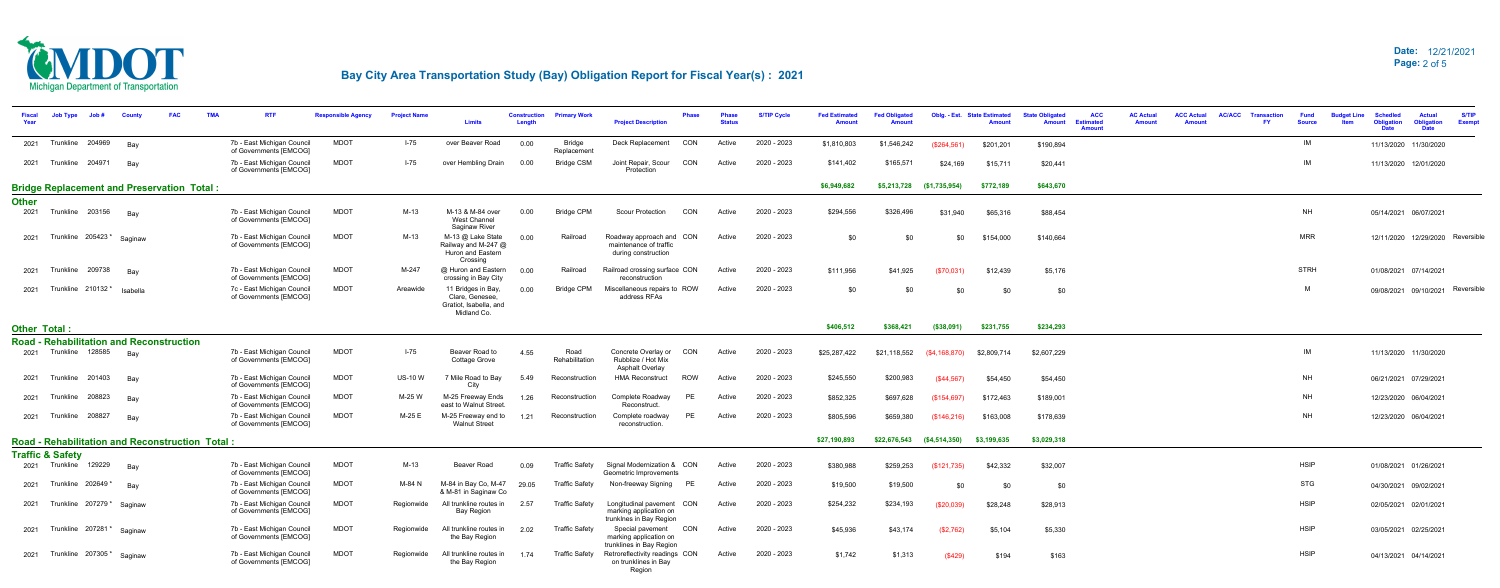### 12/21/2021 **Date:** 3 of 5 **Page:**



| <b>Job Type</b><br>Count                                       |                                                                                      |             | <b>Project Name</b>      | <b>Limits</b>                                                     | <b>Construction</b> | <b>Primary Work</b>               | <b>Project Description</b>                                                            | Phase          | 'hase<br>Status | <b>S/TIP Cycle</b>     | <b>Fed Estimated</b><br><b>Amount</b> | <b>Fed Obligated</b> |                             | <b>Oblg. - Est. State Estimated</b><br>Amount | <b>ACC</b><br><b>State Obligated</b><br><b>Estimated</b><br><b>Amount</b><br><b>Amount</b> | <b>AC Actual</b><br><b>Amount</b> | <b>ACC Actual</b><br>Amount | <b>AC/ACC</b> | <b>Transactio</b><br><b>FY</b> | <b>Fund</b><br><b>Source</b> |      | <b>Schedled</b><br><b>Obligation</b><br>Date  | <b>S/TIP</b><br>Actual<br><b>Obligation</b><br><b>Exemp</b> |
|----------------------------------------------------------------|--------------------------------------------------------------------------------------|-------------|--------------------------|-------------------------------------------------------------------|---------------------|-----------------------------------|---------------------------------------------------------------------------------------|----------------|-----------------|------------------------|---------------------------------------|----------------------|-----------------------------|-----------------------------------------------|--------------------------------------------------------------------------------------------|-----------------------------------|-----------------------------|---------------|--------------------------------|------------------------------|------|-----------------------------------------------|-------------------------------------------------------------|
| 2021 Trunkline 209495<br>Bay                                   | 7b - East Michigan Council<br>of Governments [EMCOG]                                 | <b>MDOT</b> | M-13                     | Various Locations -<br>Bay City TSC                               | 0.00                | <b>Traffic Safety</b>             | Modernizing signalized ROW<br>intersection to current<br>standards                    |                | Active          | 2020 - 2023            | \$10,000                              | \$10,000             | \$0                         | \$0                                           | \$0                                                                                        |                                   |                             |               |                                | STG                          |      | 05/06/2021 08/09/2021                         |                                                             |
| 2021 Trunkline 211142 <sup>*</sup> Saginaw                     | 7b - East Michigan Council<br>of Governments [EMCOG]                                 | <b>MDOT</b> | Regionwide               | All trunkline routes in<br>the Bay Region                         | 3.19                | <b>Traffic Safety</b>             | FY 2021 Durable<br><b>Pavement Marking</b><br>Placement                               | CON            |                 | Completed 2020 - 2023  | \$31,680                              | \$27,905             | (\$3,775)                   | \$3,520                                       | \$3,445                                                                                    |                                   |                             |               |                                | <b>HSIP</b>                  |      | 01/11/2021 01/11/2021                         |                                                             |
| <b>Traffic &amp; Safety Total:</b>                             |                                                                                      |             |                          |                                                                   |                     |                                   |                                                                                       |                |                 |                        | \$744,078                             | \$595,338            | (\$148,740)                 | \$79,398                                      | \$69,857                                                                                   |                                   |                             |               |                                |                              |      |                                               |                                                             |
| <b>MDOT Project Templates Total:</b>                           |                                                                                      |             |                          |                                                                   |                     |                                   |                                                                                       |                |                 |                        | \$35,291,165                          | \$28,854,029         | $($6,437,136)$ $$4,282,977$ |                                               | \$3,977,138                                                                                |                                   |                             |               |                                |                              |      |                                               |                                                             |
| <b>S/TIP Exempt Grouping</b>                                   |                                                                                      |             |                          |                                                                   |                     |                                   |                                                                                       |                |                 |                        |                                       |                      |                             |                                               |                                                                                            |                                   |                             |               |                                |                              |      |                                               |                                                             |
| 2021 Multi-Modal 211458<br>Bay                                 | 7b - East Michigan Council Bay Metropolitan<br>of Governments [EMCOG] Transportation | Authority   | <b>Transit Operating</b> | areawide                                                          | 0.00                | 3000                              | Operating assistance<br>under the FY21 CARES<br>Act                                   | NI             | Active          | 2020 - 2023            | \$580,410                             | \$580,410            | \$0                         | \$0                                           | \$0                                                                                        |                                   |                             |               |                                | <b>CA11</b>                  | 3000 |                                               | 09/30/2021 12/14/2020 Reversible                            |
| 2021 Multi-Modal 212046<br>Bay                                 | 7b - East Michigan Council Bay Metropolitan<br>of Governments [EMCOG] Transportation | Authority   | <b>Transit Operating</b> | areawide                                                          | 0.00                | 3000                              | Operating assistance<br>under the FY21 CARES<br>Act (\$10M)                           | -NI            | Active          | 2020 - 2023            | \$279,564                             | \$279,564            | \$0                         | \$0                                           | \$0                                                                                        |                                   |                             |               |                                | CA11                         | 3000 |                                               | 09/30/2021 04/07/2021 Reversible                            |
| 2021 Multi-Modal 212787<br>Bay                                 | 7b - East Michigan Council<br>of Governments [EMCOG]                                 | <b>MDOT</b> | Lake State<br>Railway    | Greene's Propane Gas 0.78<br>in Kawkawlin<br>Township, Bay County |                     | <b>R000</b>                       | Add rail unloading<br>equipment to propane<br>transload facility                      | NI             | Active          | 2020 - 2023            | \$0                                   | \$0                  | \$0                         | \$70,903                                      | \$70,903                                                                                   |                                   |                             |               |                                | <b>CTFR</b>                  | R000 |                                               | 06/15/2021 06/15/2021 Irreversible                          |
|                                                                |                                                                                      |             |                          |                                                                   |                     |                                   |                                                                                       |                |                 |                        | \$859,974                             | \$859,974            | \$0                         | \$70,903                                      | \$70,903                                                                                   |                                   |                             |               |                                |                              |      |                                               |                                                             |
| <b>Metropolitan Planning</b><br>2021    Local    213045<br>Bay | 7b - East Michigan Council Bay City Urbanized<br>of Governments [EMCOG]              | Area        | Areawide                 | Bay City Urbanized<br>Area                                        | 0.00                | Planning.<br>Research 8<br>Design | FY2022 (10/01/2021 -<br>09/30/2022) Bay City<br><b>Consolidated Planning</b><br>Funds | N <sub>l</sub> | Active          | 2020 - 2023            | \$202,828                             | \$202,828            | \$0                         | \$0                                           | \$0                                                                                        |                                   |                             |               | 2021                           | PL                           |      | Road/Other 08/31/2021 09/02/2021 Irreversible |                                                             |
| <b>Metropolitan Planning Total:</b>                            |                                                                                      |             |                          |                                                                   |                     |                                   |                                                                                       |                |                 |                        | \$202,828                             | \$202,828            | \$0                         | \$0                                           | \$0                                                                                        |                                   |                             |               |                                |                              |      |                                               |                                                             |
| <b>Program Development / Scoping</b>                           |                                                                                      |             |                          |                                                                   |                     |                                   |                                                                                       |                |                 |                        |                                       |                      |                             |                                               |                                                                                            |                                   |                             |               |                                |                              |      |                                               |                                                             |
| 2021 Trunkline 211644 Bay                                      | 7b - East Michigan Council<br>of Governments [EMCOG]                                 | <b>MDOT</b> | M-25 S                   | M-25 over Saginaw<br>River                                        | 0.00                | <b>Bridge</b><br>Miscellaneous    | Scoping/In-Depth<br>Inspection                                                        | SCOP           | Active          | 2020 - 2023            | \$0                                   | -90                  | \$0                         | \$249,500                                     | \$249,500                                                                                  |                                   |                             |               |                                | M                            |      |                                               | 04/26/2021 02/05/2021 Irreversible                          |
| <b>Program Development / Scoping Total:</b>                    |                                                                                      |             |                          |                                                                   |                     |                                   |                                                                                       |                |                 |                        | \$0                                   | \$0                  | \$0                         | \$249,500                                     | \$249,500                                                                                  |                                   |                             |               |                                |                              |      |                                               |                                                             |
| <b>Traffic Signal - New Signals</b>                            |                                                                                      |             |                          |                                                                   |                     |                                   |                                                                                       |                |                 |                        |                                       |                      |                             |                                               |                                                                                            |                                   |                             |               |                                |                              |      |                                               |                                                             |
| 2021 Trunkline 210701 Bay                                      | 7b - East Michigan Council<br>of Governments [EMCOG]                                 | <b>MDOT</b> | M-13                     | M-13 (Euclid) at M-84<br>(Salzburg)                               | 0.00                | <b>Traffic Safety</b>             | Modernize signalized CON<br>intersection                                              |                | Active          | 2020 - 2023            | \$0                                   | -\$0                 | \$0                         | \$289,000                                     | \$270,727                                                                                  |                                   |                             |               |                                | M                            |      |                                               | 12/11/2020 12/29/2020 Reversible                            |
| <b>Traffic Signal - New Signals Total:</b>                     |                                                                                      |             |                          |                                                                   |                     |                                   |                                                                                       |                |                 |                        | -\$0                                  | \$0                  | \$0                         | \$289,000                                     | \$270,727                                                                                  |                                   |                             |               |                                |                              |      |                                               |                                                             |
| <b>S/TIP Exempt Grouping Total:</b>                            |                                                                                      |             |                          |                                                                   |                     |                                   |                                                                                       |                |                 |                        | \$1,062,802                           | \$1,062,802          | \$0                         | \$609,403                                     | \$591,130                                                                                  |                                   |                             |               |                                |                              |      |                                               |                                                             |
| <b>Transit Project Categories</b><br>5307                      |                                                                                      |             |                          |                                                                   |                     |                                   |                                                                                       |                |                 |                        |                                       |                      |                             |                                               |                                                                                            |                                   |                             |               |                                |                              |      |                                               |                                                             |
| 2021 Multi-Modal 206246<br>Bay                                 | 7b - East Michigan Council Bay Metropolitan<br>of Governments [EMCOG] Transportation | Authority   | <b>Transit Operating</b> | Areawide                                                          | 0.00                | SP3000                            | FY2021 Section 5307 - NI<br><b>Operating Assistance</b>                               |                |                 | Programmed 2020 - 2023 | \$780,324                             | \$780,324            |                             | \$0 \$2,777,048                               |                                                                                            |                                   |                             |               |                                | 5307                         |      | SP3000 09/30/2021                             |                                                             |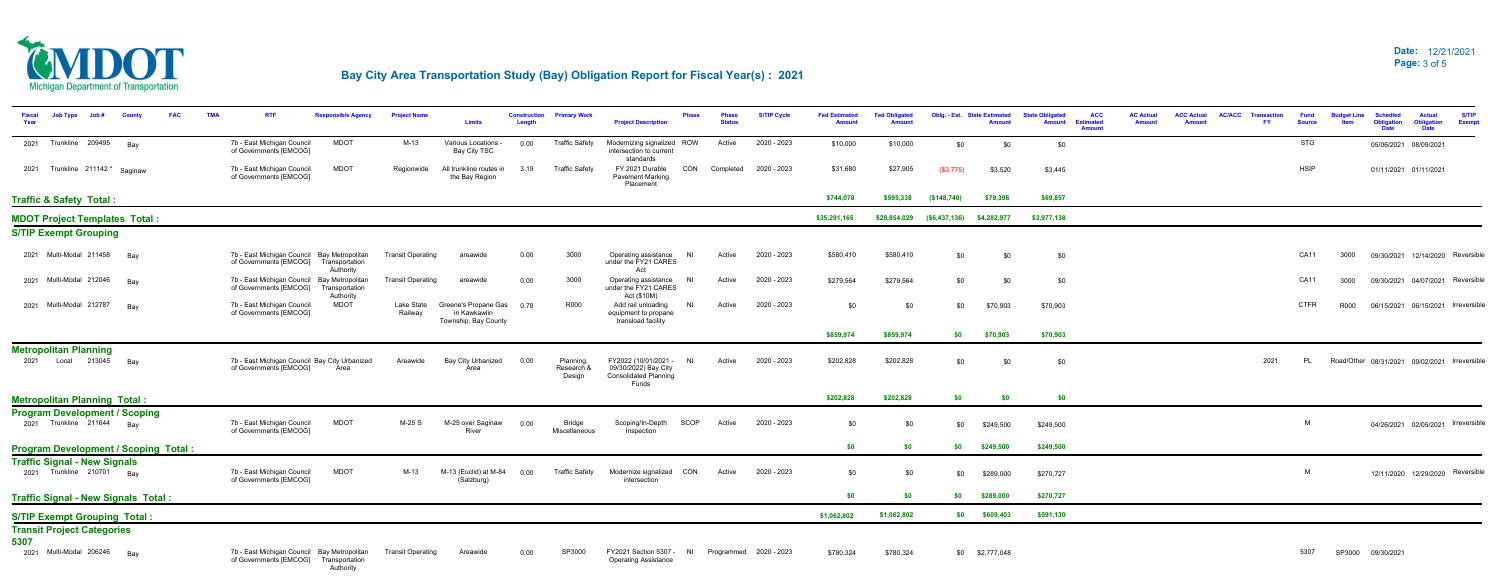**Transit Project Categories Total :**



| Job#<br><b>County</b>                    | <b>FAC</b><br><b>TMA</b><br><b>RTF</b><br><b>Responsible Agency</b>                                  | <b>Project Name</b>      | <b>Limits</b> | <b>Construction</b><br>Length | <b>Primary Work</b> | <b>Project Description</b>                                                           | Phase<br><b>Status</b>   | <b>S/TIP Cycle</b> | <b>Fed Estimated</b><br><b>Amount</b> | <b>Fed Obligated</b> | <b>Oblg. - Est. State Estimated</b> | <b>ACC</b><br><b>State Obligated</b><br><b>Amount</b><br><b>Estimated</b><br><b>Amount</b> | <b>AC Actual</b><br>Amount | <b>ACC Actual</b><br><b>AC/ACC</b><br><b>Transaction</b><br>FY.<br><b>Amoun</b> | <b>Fund</b><br><b>Source</b> | udget Line       | <b>Schedled</b><br><b>Obligation</b><br>Date | <b>Actual</b><br><b>Obligation</b><br><b>Date</b> | <b>S/TIP</b><br><b>Exempt</b> |
|------------------------------------------|------------------------------------------------------------------------------------------------------|--------------------------|---------------|-------------------------------|---------------------|--------------------------------------------------------------------------------------|--------------------------|--------------------|---------------------------------------|----------------------|-------------------------------------|--------------------------------------------------------------------------------------------|----------------------------|---------------------------------------------------------------------------------|------------------------------|------------------|----------------------------------------------|---------------------------------------------------|-------------------------------|
| 2021 Multi-Modal 210614<br>Bay           | 7b - East Michigan Council Bay Metropolitan<br>of Governments [EMCOG] Transportation<br>Authority    | <b>Transit Capital</b>   | Areawide      | 0.00                          | SP1206              | FY21 Section 5307<br>Capital - Van Purchase<br>Computers, Facility<br>Improvements   | N1<br>Active             | 2020 - 2023        | \$40,000                              | \$40,000             | \$10,000<br>\$0                     | \$10,000                                                                                   |                            |                                                                                 | 5307                         |                  | SP1206 09/30/2021 08/03/2021                 |                                                   |                               |
| 2021 Multi-Modal 210614<br>Bay           | 7b - East Michigan Council Bay Metropolitan<br>of Governments [EMCOG] Transportation<br>Authority    | <b>Transit Capital</b>   | Areawide      | 0.00                          | SP1105              | FY21 Section 5307<br>Capital - Van Purchase<br>Computers, Facility<br>Improvements   | N <sub>l</sub><br>Active | 2020 - 2023        | \$88,000                              | \$88,000             | \$0<br>\$22,000                     | \$22,000                                                                                   |                            |                                                                                 | 5307                         |                  | SP1105 09/30/2021 08/03/2021                 |                                                   |                               |
| 2021 Multi-Modal 210614<br>Bav           | 7b - East Michigan Council Bay Metropolitan<br>of Governments [EMCOG] Transportation<br>Authority    | <b>Transit Capital</b>   | Areawide      | 0.00                          | SP1404              | FY21 Section 5307<br>Capital - Van Purchase<br>Computers, Facility<br>Improvements   | <b>NI</b><br>Active      | 2020 - 2023        | \$20,000                              | \$20,000             | \$0<br>\$5,000                      | \$5,000                                                                                    |                            |                                                                                 | 5307                         |                  | SP1404 09/30/2021 08/03/2021                 |                                                   |                               |
| 2021 Multi-Modal 210614<br>Bav           | 7b - East Michigan Council Bay Metropolitan<br>of Governments [EMCOG] Transportation<br>Authority    | <b>Transit Capital</b>   | Areawide      | 0.00                          | SP1203              | FY21 Section 5307<br>Capital - Van Purchase<br>Computers, Facility<br>Improvements   | ΝI<br>Active             | 2020 - 2023        | \$427,000                             | \$427,000            | \$106,750<br>\$0                    | \$106,750                                                                                  |                            |                                                                                 | 5307                         |                  | SP1203 09/30/2021 08/03/2021                 |                                                   |                               |
| <b>5307 Total:</b>                       |                                                                                                      |                          |               |                               |                     |                                                                                      |                          |                    | \$1,355,324                           | \$1,355,324          | $$0$ $$2,920,798$                   | \$143,750                                                                                  |                            |                                                                                 |                              |                  |                                              |                                                   |                               |
| 5311<br>2021 Multi-Modal 210116<br>Bay   | 7b - East Michigan Council Bay Metropolitan<br>of Governments [EMCOG] Transportation<br>Authority    | <b>Transit Operating</b> | Areawide      | 0.00                          | 3000                | FY2021 5311 - Operating NI<br>Assistance                                             | Active                   | 2020 - 2023        | \$580,410                             | \$580,410            | \$0<br>\$580,410                    | \$0                                                                                        |                            |                                                                                 | 5311                         | 3000             | 09/30/2021 06/04/2021                        |                                                   |                               |
| <b>5311 Total:</b>                       |                                                                                                      |                          |               |                               |                     |                                                                                      |                          |                    | \$580,410                             | \$580,410            | \$0<br>\$580,410                    | \$0                                                                                        |                            |                                                                                 |                              |                  |                                              |                                                   |                               |
| 5339                                     |                                                                                                      |                          |               |                               |                     |                                                                                      |                          |                    |                                       |                      |                                     |                                                                                            |                            |                                                                                 |                              |                  |                                              |                                                   |                               |
| 2021 Multi-Modal 206278 Bay              | 7b - East Michigan Council Bay Metropolitan<br>of Governments [EMCOG] Transportation<br>Authority    | <b>Transit Capital</b>   | Areawide      | 0.00                          | SP1404              | FY21 Section 5339<br>Capital - Administrative<br>Vehicle, Computer<br>Equipment      | NI<br>Active             | 2020 - 2023        | \$52,000                              | \$52,000             | \$0<br>\$13,000                     |                                                                                            |                            |                                                                                 | 5339                         |                  | SP1404 09/30/2021 09/14/2021                 |                                                   |                               |
| 2021 Multi-Modal 206278<br>Bav           | 7b - East Michigan Council Bay Metropolitan<br>of Governments [EMCOG]<br>Transportation<br>Authority | <b>Transit Capital</b>   | Areawide      | 0.00                          | SP1409              | FY21 Section 5339<br>Capital - Administrative<br>Vehicle, Computer<br>Equipment      | - NI<br>Active           | 2020 - 2023        | \$71,007                              | \$71,007             | \$0<br>\$17,752                     |                                                                                            |                            |                                                                                 | 5339                         |                  | SP1409 09/30/2021 09/14/2021                 |                                                   |                               |
| 5339 Total:                              |                                                                                                      |                          |               |                               |                     |                                                                                      |                          |                    | \$123,007                             | \$123,007            | \$30,752<br>\$0                     |                                                                                            |                            |                                                                                 |                              |                  |                                              |                                                   |                               |
| <b>CTF</b>                               |                                                                                                      |                          |               |                               |                     |                                                                                      |                          |                    |                                       |                      |                                     |                                                                                            |                            |                                                                                 |                              |                  |                                              |                                                   |                               |
| 2021 Multi-Modal 210677<br>Bay           | 7b - East Michigan Council Bay Metropolitan<br>of Governments [EMCOG] Transportation<br>Authority    | <b>Transit Operating</b> | areawide      | 0.00                          | SP <sub>09</sub>    | FY21 Spec.Srvc.-<br>Services for the elderly<br>and individuals with<br>disabilities | NI<br>Active             | 2020 - 2023        | \$0                                   | \$0                  | \$162,063<br>\$0                    | \$162,063                                                                                  |                            |                                                                                 | <b>CTF</b>                   | SP09             |                                              | 09/30/2021 10/28/2020 Reversible                  |                               |
| 2021 Multi-Modal 211226<br>Bav           | 7b - East Michigan Council Bay Metropolitan<br>of Governments [EMCOG] Transportation<br>Authority    | <b>Transit Operating</b> | areawide      | 0.00                          | SP <sub>05</sub>    | FY21 Local Bus<br>Operating                                                          | <b>NI</b><br>Active      | 2020 - 2023        | \$0                                   | \$0                  | \$0<br>\$2,833,163                  | \$2,833,163                                                                                |                            |                                                                                 | <b>CTF</b>                   | SP05             |                                              | 09/30/2020 10/01/2020 Reversible                  |                               |
| 2021 Multi-Modal 211405<br>Bay           | 7b - East Michigan Council Bay Metropolitan<br>of Governments [EMCOG] Transportation<br>Authority    | N Johnson St             | Areawide      | 0.00                          | SP <sub>12</sub>    | FY21 100%<br>Transportation to work<br>program.                                      | N <sub>1</sub><br>Active | 2020 - 2023        | \$0                                   | \$0                  | \$0<br>\$145,000                    | \$145,000                                                                                  |                            |                                                                                 | <b>CTF</b>                   | SP <sub>12</sub> |                                              | 09/30/2021 11/04/2020 Reversible                  |                               |
| <b>CTF Total:</b>                        |                                                                                                      |                          |               |                               |                     |                                                                                      |                          |                    | \$0                                   | \$0                  | $$0$ $$3,140,226$                   | \$3,140,226                                                                                |                            |                                                                                 |                              |                  |                                              |                                                   |                               |
| <b>Transit Project Categories Total:</b> |                                                                                                      |                          |               |                               |                     |                                                                                      |                          |                    | \$2,058,741                           | \$2,058,741          | \$6,672,186<br>\$0                  | \$3,283,976                                                                                |                            |                                                                                 |                              |                  |                                              |                                                   |                               |